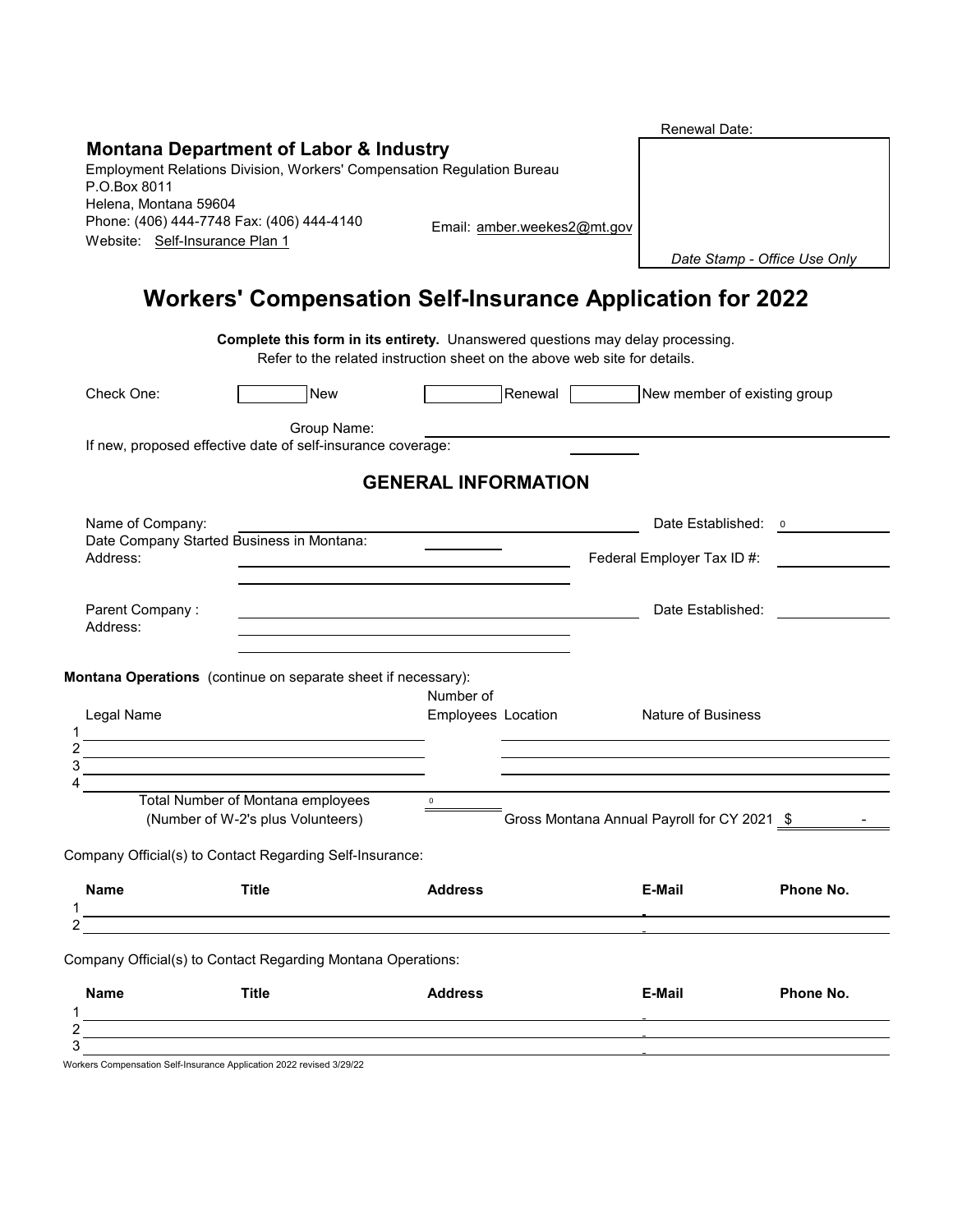#### **Workers' Compensation Self-Insurance Application for 2022 Page 2**

## **ACCIDENT AND CLAIM SUMMARY**

| Claims reported on:                  |      | Policy Year |             | <b>Fiscal Year</b> |      | Calendar Year |
|--------------------------------------|------|-------------|-------------|--------------------|------|---------------|
| Claim Year: beginning date           |      |             | ending date |                    |      |               |
| <b>ACCIDENTS BY YEAR:</b>            | 2021 | 2020        | 2019        | 2018               | 2017 |               |
| # Medical Only<br># of Lost Time     |      |             |             |                    |      |               |
| # of Fatal<br><b>TOTAL Accidents</b> |      |             |             |                    |      |               |
|                                      |      |             |             |                    |      |               |

|                                                                                                                                                       |                               |                     |                          |           |                    | <b>Open Claims Only</b> |
|-------------------------------------------------------------------------------------------------------------------------------------------------------|-------------------------------|---------------------|--------------------------|-----------|--------------------|-------------------------|
| <----- All Claims Open & Closed -----><br>ALL CLAIMS BY YEAR:                                                                                         |                               |                     |                          |           | for Years Prior to |                         |
|                                                                                                                                                       | 2021                          | 2020                | 2019                     | 2018      | 2017               | 2017                    |
| Total payments made: (line 1)                                                                                                                         | \$                            | \$                  | \$                       | \$        | \$                 | \$                      |
| Unpaid reserves, without IBNR, as of                                                                                                                  |                               |                     |                          |           |                    |                         |
| end of most recent year: (line 2)                                                                                                                     | \$                            | \$                  | \$                       | \$        | \$                 | \$                      |
| Total incurred liability, without IBNR,<br>updated as of most recent year-end:                                                                        |                               |                     |                          |           |                    |                         |
| Sum of line 1 + line 2                                                                                                                                | \$                            | \$                  | \$                       | \$        | \$                 | \$                      |
|                                                                                                                                                       |                               |                     |                          |           |                    |                         |
| Expected recoveries from excess                                                                                                                       |                               |                     |                          |           |                    |                         |
| insurance carrier                                                                                                                                     | \$                            | \$                  | \$                       | \$        | \$                 | \$                      |
| When were Reserves last updated?                                                                                                                      |                               | By Whom?            |                          |           |                    |                         |
| Three Year Average Incurred Liability (Use 2020, 2019, 2018):<br>\$                                                                                   |                               |                     |                          |           |                    |                         |
| Undiscounted Total Estimated UNPAID Liability On All Montana Claims:<br>For claims incurred before 7/1/89:<br>For claims incurred on or after 7/1/89: |                               |                     |                          |           |                    |                         |
| Total Claims:                                                                                                                                         | $\boldsymbol{\mathfrak{s}}$ 0 |                     | (sum of line 2<br>above) | \$0       |                    |                         |
| Total Cash Paid During the Last Calendar Year (1/1/2021 - 12/31/2021):                                                                                |                               |                     |                          |           |                    |                         |
|                                                                                                                                                       |                               | Indemnity + Medical | + Other                  | $=$ Total |                    |                         |
| 0                                                                                                                                                     |                               | 0                   | 0                        | 0<br>\$   |                    |                         |
| Medical payments in excess of \$200,000 per claim during last calendar year                                                                           |                               |                     |                          | 0         |                    |                         |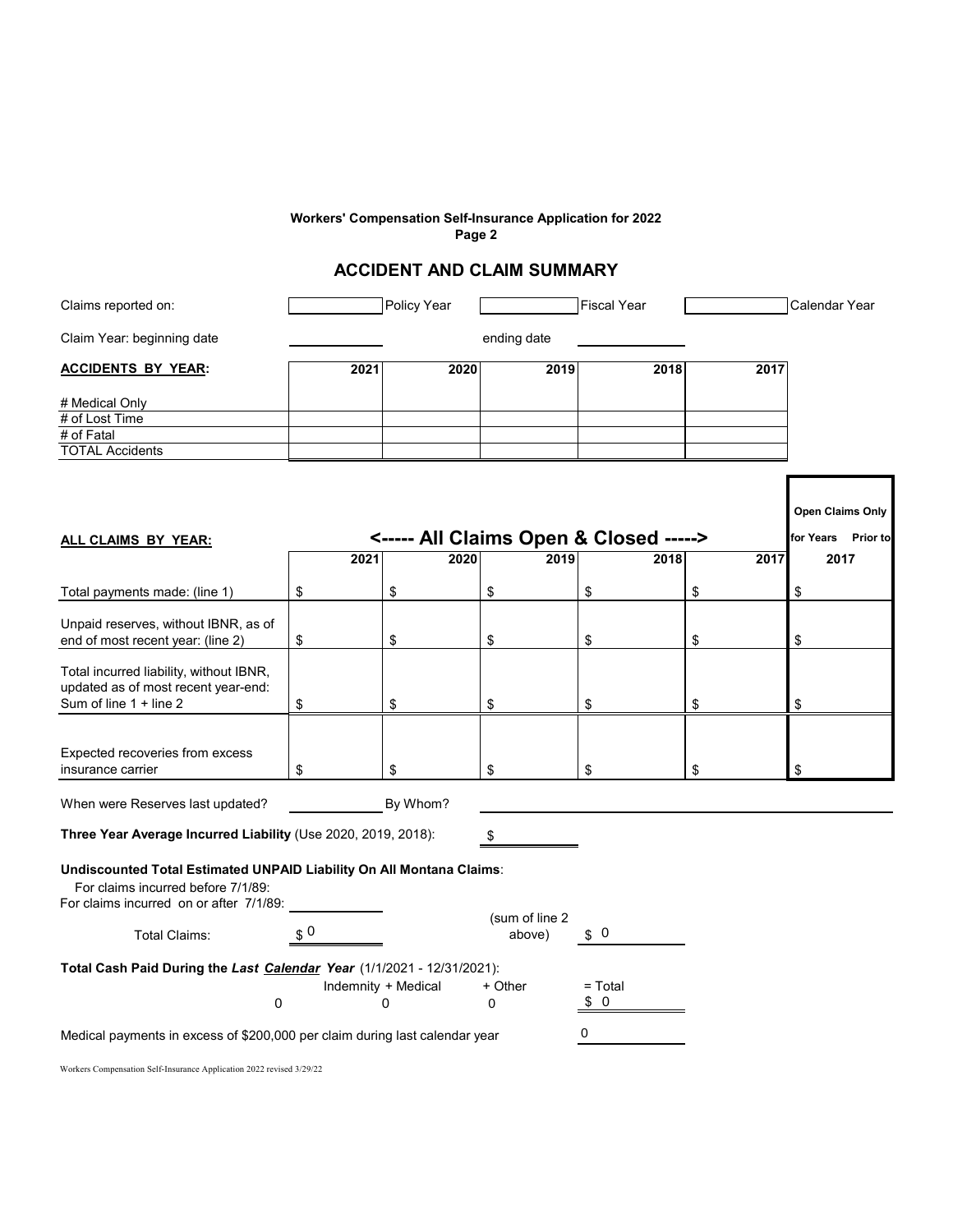### **Workers' Compensation Self-Insurance Application for 2022 Page 3**

| Are estimated unpaid compensation and medical liabilities included on company balance sheet?                                             |                                    |                                                    |        |    |
|------------------------------------------------------------------------------------------------------------------------------------------|------------------------------------|----------------------------------------------------|--------|----|
| If yes, how are they classified?<br>If no, explain.                                                                                      |                                    | Yes                                                |        | No |
|                                                                                                                                          |                                    |                                                    |        |    |
| Do you have a formal safety program?                                                                                                     |                                    | Yes                                                |        | No |
| Is there a Safety Engineer at Montana locations?                                                                                         |                                    | Yes                                                |        | No |
|                                                                                                                                          | <b>CLAIMS EXAMINER INFORMATION</b> |                                                    |        |    |
| Name of Montana Examiner<br>Address<br>E-Mail address<br>Location of Montana Claim Files<br>Third-Party-Administrator<br>(if applicable) |                                    |                                                    | Phone  |    |
|                                                                                                                                          |                                    | <b>SECURITY &amp; EXCESS INSURANCE INFORMATION</b> |        |    |
| <b>Surety Bond:</b><br>Name of Surety Company                                                                                            |                                    |                                                    | Phone  |    |
| Address<br><b>Bond Amount</b>                                                                                                            | \$                                 | Effective Date                                     |        |    |
| <b>Letter of Credit:</b><br>Name of Bank<br>Address                                                                                      |                                    |                                                    | Phone  |    |
| <b>LOC Amount</b>                                                                                                                        | \$                                 | <b>Effective Date</b>                              |        |    |
| <b>Government Bond/Security:</b><br>Type of Bond/Security<br>Interest<br><b>Bond Amount</b>                                              | 0.00%<br>\$                        | <b>Maturity Date</b><br><b>Effective Date</b>      | Cusip# |    |
| <b>Certificate(s) of Deposit:</b><br>Name of Bank(s)<br>Certificate Number(s)                                                            |                                    |                                                    |        |    |
| CD Amount(s)                                                                                                                             | \$                                 | \$                                                 |        | \$ |
| <b>Specific Excess Insurance:</b><br>Name of Insurance Carrier<br><b>Effective Date</b><br>Self-Insured Retention (SIR)<br>Deductible    | \$<br>\$                           | <b>Expiration Date</b><br>Policy Limit             |        | \$ |
| <b>Aggregate Excess Insurance:</b><br>Name of Insurance Carrier<br><b>Effective Date</b>                                                 |                                    | <b>Expiration Date</b>                             |        |    |
| Self-Insured Retention (SIR)                                                                                                             | \$                                 | Policy Limit                                       |        | \$ |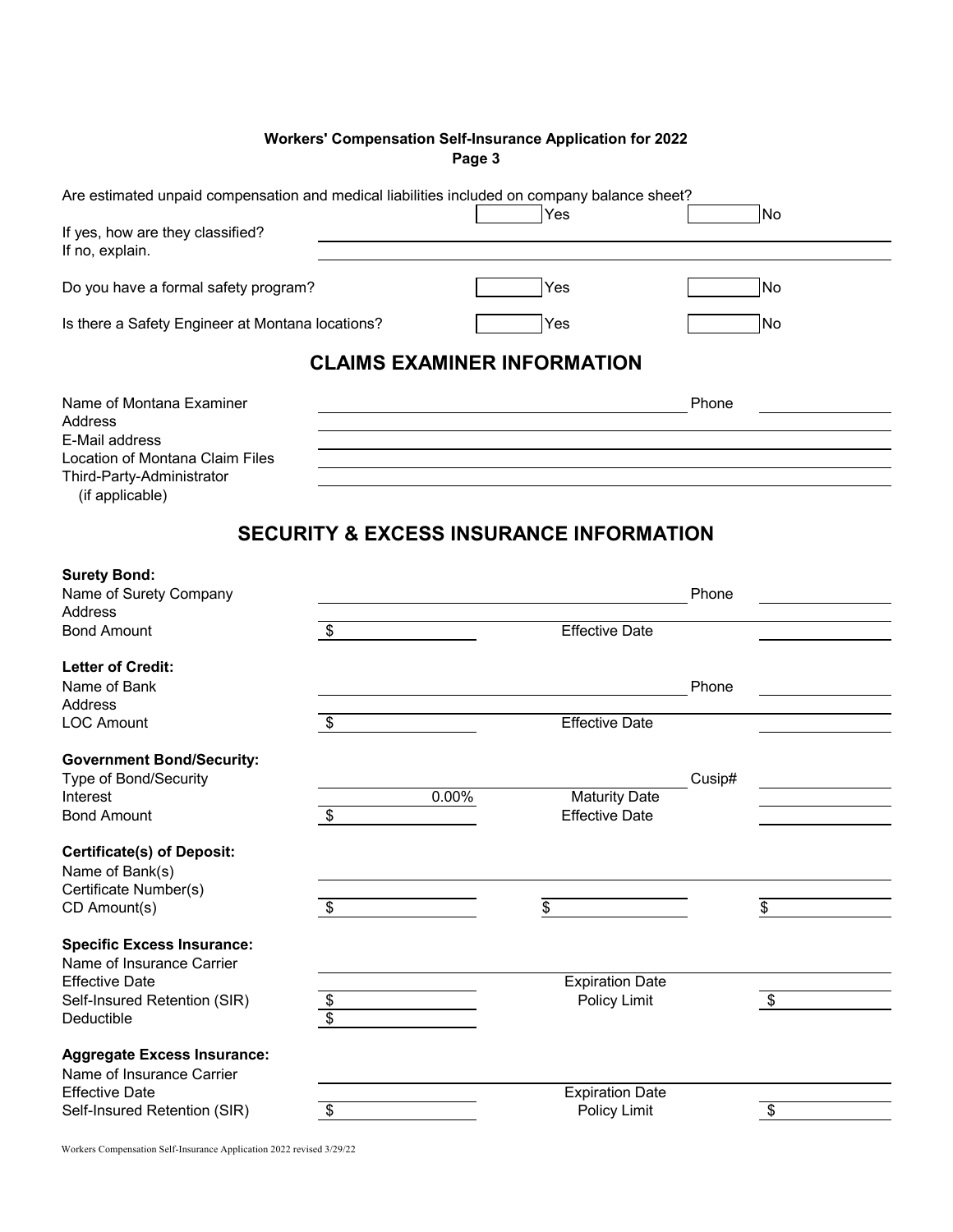## **Workers' Compensation Self-Insurance Application for 2022 Page 4**

# **ELECTION AND CERTIFICATION**

We hereby make application to be a self-insured employer in Montana and certify that all of the information provided is correct. Our firm is an employer in the State of Montana. If we are granted self-insured status by the Department, we agree to comply with and be bound by all of the applicable laws, rules, and regulations of Montana pertaining to workers' compensation and occupational disease.

We agree to notify the Department of Labor & Industry and the Montana Self-Insurers Guaranty Fund within 24 hours of the filing of any bankruptcy or determination of insolvency relating to this firm.

This election is made by the firm and authorized by the directors, officials, officers, by-laws, owner, or partners.

| Typed Name           | Title | Phone | Date |  |
|----------------------|-------|-------|------|--|
| Authorized Signature |       |       |      |  |
| Typed Name           | Title | Phone | Date |  |
| Authorized Signature |       |       |      |  |